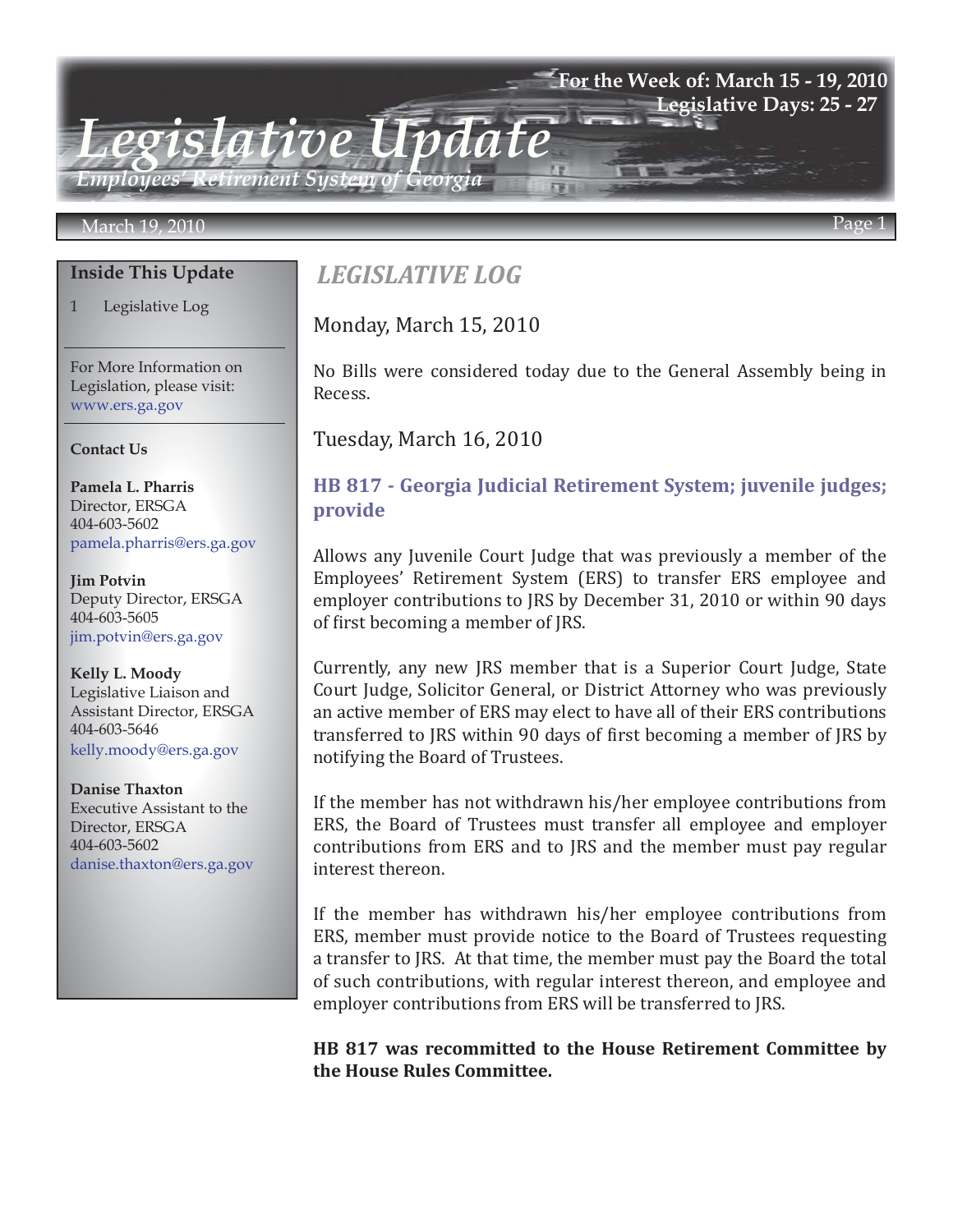# *LEGISLATIVE LOG - Continued*

## **[HB 1237 - Retirement; Title 47; correct errors and omissions of the Official Code of Georgia](http://www.legis.ga.gov/legis/2009_10/sum/hb1237.htm)  Annotated**

Corrects typographical, stylistic, and other errors and omissions in Title 47.

## **HB 1237 received a DO PASS from the House Rules Committee and was placed on the House Debate Calendar for 3/17/10.**

Wednesday, March 17, 2010

### **[HB 817 - Georgia Judicial Retirement System; juvenile judges; provide](http://www.legis.ga.gov/legis/2009_10/sum/hb817.htm)**

Allows any Juvenile Court Judge that was previously a member of the Employees' Retirement System (ERS) to transfer ERS employee and employer contributions to JRS by December 31, 2010 or within 90 days of first becoming a member of JRS.

Currently, any new JRS member that is a Superior Court Judge, State Court Judge, Solicitor General, or District Attorney who was previously an active member of ERS may elect to have all of their ERS contributions transferred to JRS within 90 days of first becoming a member of JRS by notifying the Board of Trustees.

If the member has not withdrawn his/her employee contributions from ERS, the Board of Trustees must transfer all employee and employer contributions from ERS and to JRS and the member must pay regular interest thereon.

If the member has withdrawn his/her employee contributions from ERS, member must provide notice to the Board of Trustees requesting a transfer to JRS. At that time, the member must pay the Board the total of such contributions, with regular interest thereon, and employee and employer contributions from ERS will be transferred to JRS.

#### **HB 817 received a DO PASS by the House Retirement Committee.**

#### **[HB 1237 - Retirement; Title 47; correct errors and omissions of the Official Code of Georgia](http://www.legis.ga.gov/legis/2009_10/sum/hb1237.htm)  Annotated**

Corrects typographical, stylistic, and other errors and omissions in Title 47.

#### **HB 1237 received a DO PASS from the full House by a vote of 159 - 0.**